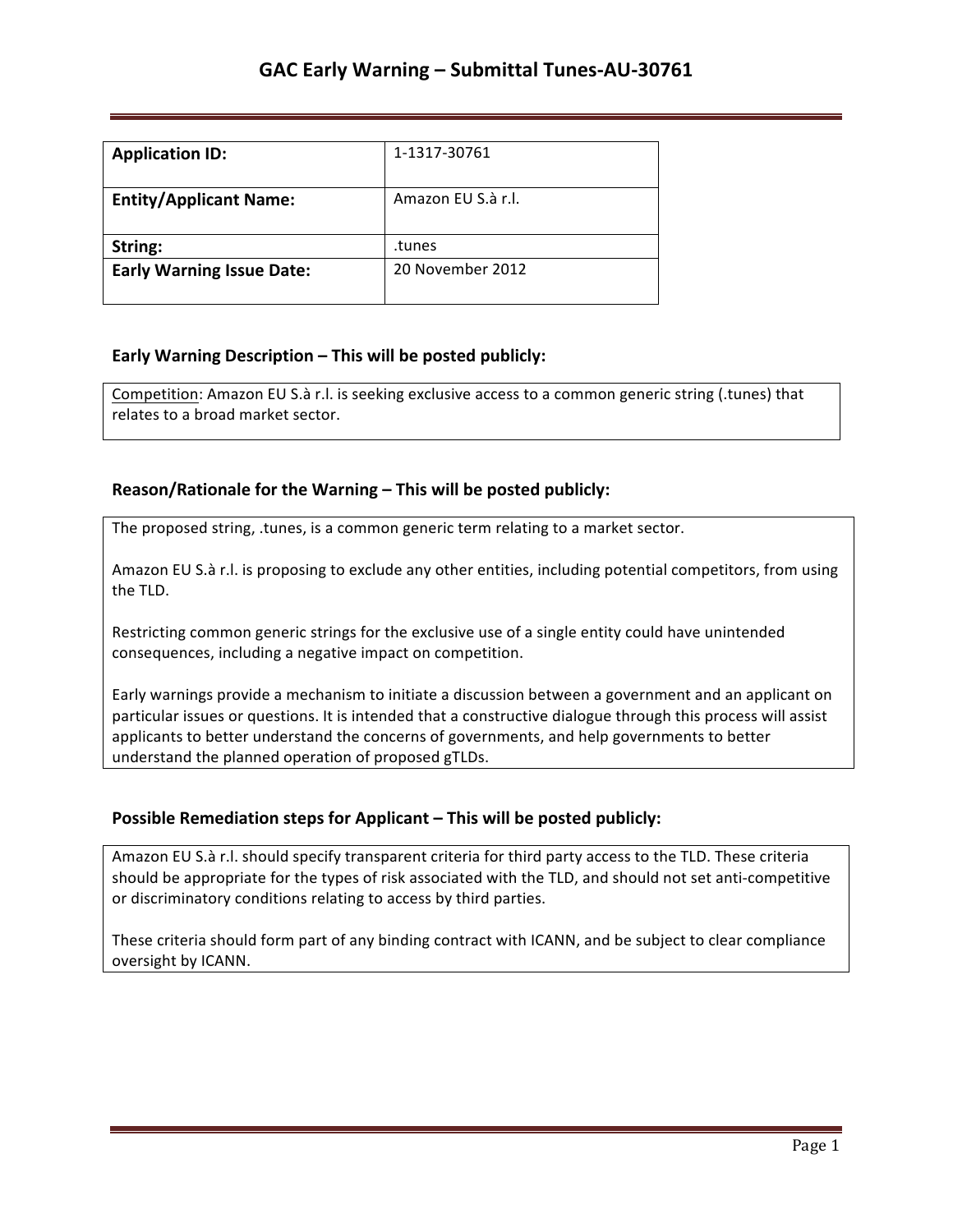### **Further Notes from GAC Member(s) (Optional) – This will be posted publicly:**

This Early Warning is from the Department of Broadband, Communications and the Digital Economy (DBCDE), on behalf of the Australian Government. In the first instance, communications and responses to this early warning should be emailed to gacearlywarning@gac.icann.org, with the text "Australian EW" and the application ID in the subject field.

# **INFORMATION FOR APPLICANTS**

# **About GAC Early Warning**

The GAC Early Warning is a notice only. It is not a formal objection, nor does it directly lead to a process that can result in rejection of the application. However, a GAC Early Warning should be taken seriously as it raises the likelihood that the application could be the subject of GAC Advice on New gTLDs or of a formal objection at a later stage in the process. Refer to section 1.1.2.4 of the Applicant Guidebook (http://newgtlds.icann.org/en/applicants/agb) for more information on GAC Early Warning.

# **Instructions if you receive the Early Warning**

**ICANN** strongly encourages you work with relevant parties as soon as possible to address the concerns voiced in the GAC Early Warning.

#### **Asking questions about your GAC Early Warning**

If you have questions or need clarification about your GAC Early Warning, please contact gacearlywarning@gac.icann.org. As highlighted above, ICANN strongly encourages you to contact gacearlywarning@gac.icann.org as soon as practicable regarding the issues identified in the Early Warning. 

#### **Continuing with your application**

If you choose to continue with the application, then the "Applicant's Response" section below should be completed. In this section, you should notify the GAC of intended actions, including the expected completion date. This completed form should then be sent to gacearlywarning@gac.icann.org. If your remediation steps involve submitting requests for changes to your application, see the change request process at http://newgtlds.icann.org/en/applicants/customer-service/change-requests.

In the absence of a response, ICANN will continue to process the application as submitted.

#### **Withdrawing your application**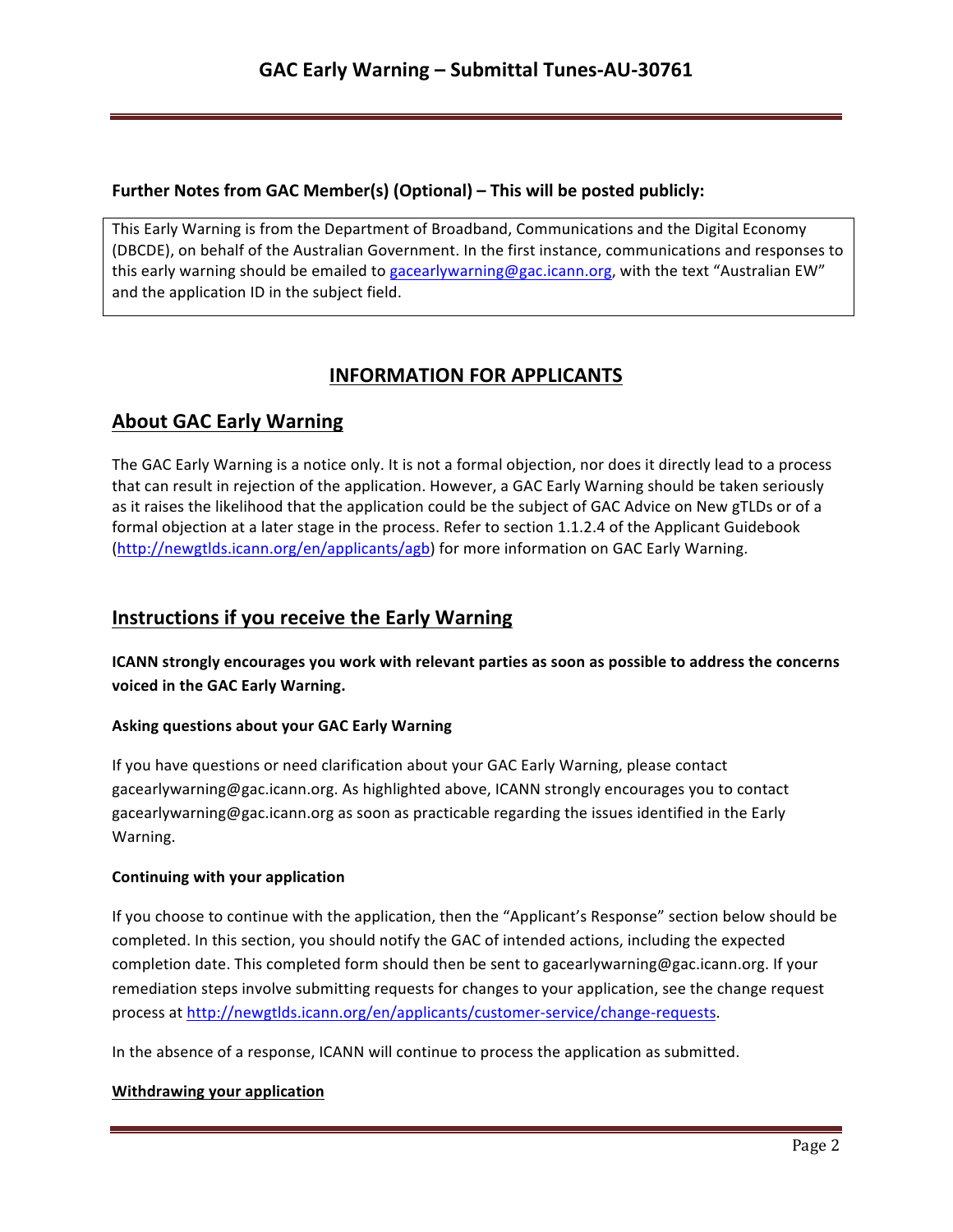# **GAC Early Warning – Submittal Tunes-AU-30761**

If you choose to withdraw your application within the 21-day window to be eligible for a refund of 80% of the evaluation fee (USD 148,000), please follow the withdrawal process published at http://newgtlds.icann.org/en/applicants/customer-service/withdrawal-refund. Note that an application can still be withdrawn after the 21-day time period; however, the available refund amount is reduced. See section 1.5 of the Applicant Guidebook.

For questions please contact: **gacearlywarning@gac.icann.org** 

### **Applicant Response:**